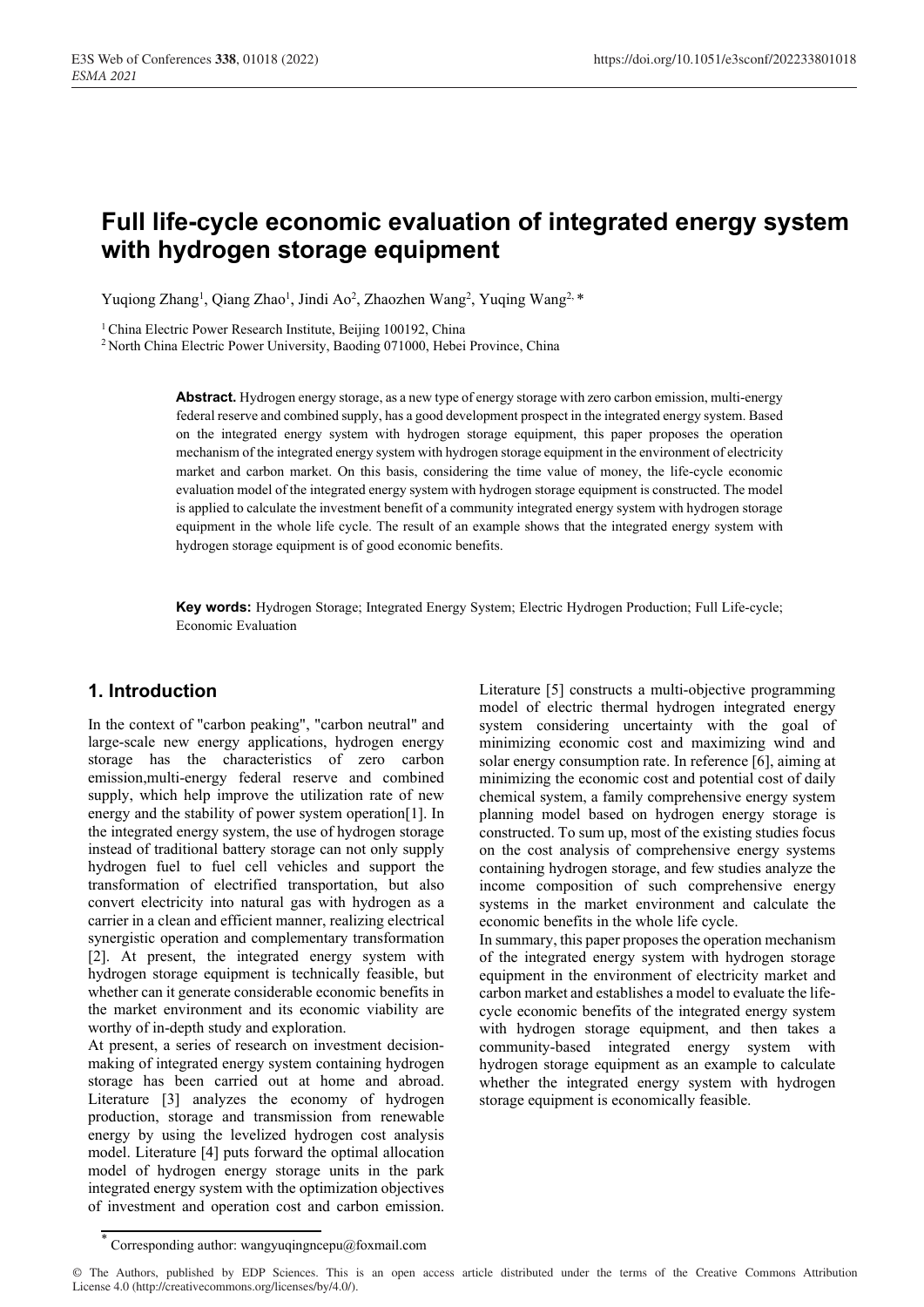## **2. Integrated energy system architecture and operation mechanism with hydrogen storage equipment**

The integrated energy system with hydrogen storage equipment includes wind turbines, photovoltaics, cogeneration units, electrolytic cells, hydrogen storage tanks, hydrogen refueling stations, fuel cell vehicles, methanation devices, natural gas networks, gas boilers and other equipment. The system architecture is such as As shown in Figure 1.

The electrical load in the integrated energy system is supplied by wind turbines, photovoltaic and cogeneration units.When the electric energy generated by the fan and photovoltaic cannot meet the demand, the cogeneration unit will supplement the electricity; when the electric energy generated by the fan and photovoltaic has surplus in addition to the electricity sold, the surplus electric energy is electrolyzed into hydrogen through the electrolytic cell and stored in the hydrogen storage tank, the hydrogen refueling station provides hydrogen for fuel cell vehicles.When there is a surplus of hydrogen, the methanation unit is started to convert the surplus hydrogen into methane and input into the natural gas network.The heat load is mainly supplied by cogeneration units, and gas boilers are used as supplementary heat sources.



**Fig 1** Architecture diagram of an integrated energy system with hydrogen storage equipment

### **3. Cost benefit analysis of integrated energy system with hydrogen storage equipment**

#### **3.1 Cost analysis**

Assuming that the financial cost and facility exit cost are not considered, the life cycle cost of the integrated energy system including hydrogen storage equipment mainly includes investment cost, operation and maintenance cost and production cost. The investment cost includes the purchase, construction and installation costs of wind power, distributed photovoltaic, cogeneration units, electric hydrogen production, methane production units, gas-fired boilers, hydrogen storage tanks and other equipment; Operation and maintenance costs include repair costs, personnel salaries and welfare expenses; Production costs include fuel, water, etc.

#### **3.2 Revenue analysis**

In the environment of electricity market and carbon market, the integrated energy system with hydrogen storage equipment can supply electric energy, hydrogen energy, thermal energy and methane to users, and its carbon emission reduction can participate in carbon trading. Therefore, the life cycle income of the integrated energy system including hydrogen storage equipment mainly includes energy sales income, carbon emission reduction income and other income. Among them, energy sales revenue includes power supply revenue, hydrogen supply revenue, heating revenue and methane sales revenue. Carbon emission reduction revenue includes carbon emission reduction revenue from renewable energy power generation and carbon emission reduction revenue from methane production. As renewable energy, wind and light can obtain carbon emission reduction income by participating in the carbon emission reduction market. Compared with traditional coal chemical methane production, hydrogen production by electricity can reduce carbon emissions in methane production, so it can also obtain carbon emission reduction income. Other income includes equipment residual value recovery income, etc. The cost income composition of comprehensive energy system including hydrogen storage equipment is shown in Table 1.

### **4 Life cycle economic evaluation model of integrated energy system with hydrogen storage equipment**

#### **4.1 Life cycle NPV calculation model of integrated energy system with hydrogen storage equipment**

Considering the time value of funds, the calculation of life cycle economic benefits of comprehensive energy system including hydrogen storage equipment is shown in formula (1).

$$
NPV = \sum_{t=1}^{n} \frac{\left(R_t - \left(C_{t,2} + C_{t,3}\right)\right)}{\left(1 + r\right)^t} - C_1 \tag{1}
$$

Where, *NPV* is the present value of the net economic benefits of the comprehensive energy system with hydrogen storage equipment in the whole life cycle; *n* is the estimated service life of the project; *t* represents year t;  $R<sub>t</sub>$  is the economic income of the integrated energy system in year t;  $C_1$  is the investment cost for the construction of integrated energy system;  $C_{t,2}$  is the operation and maintenance cost of the integrated energy system in year t;  $C_{t,3}$  is the production cost of the integrated energy system in year t;  $r$  is the discount rate.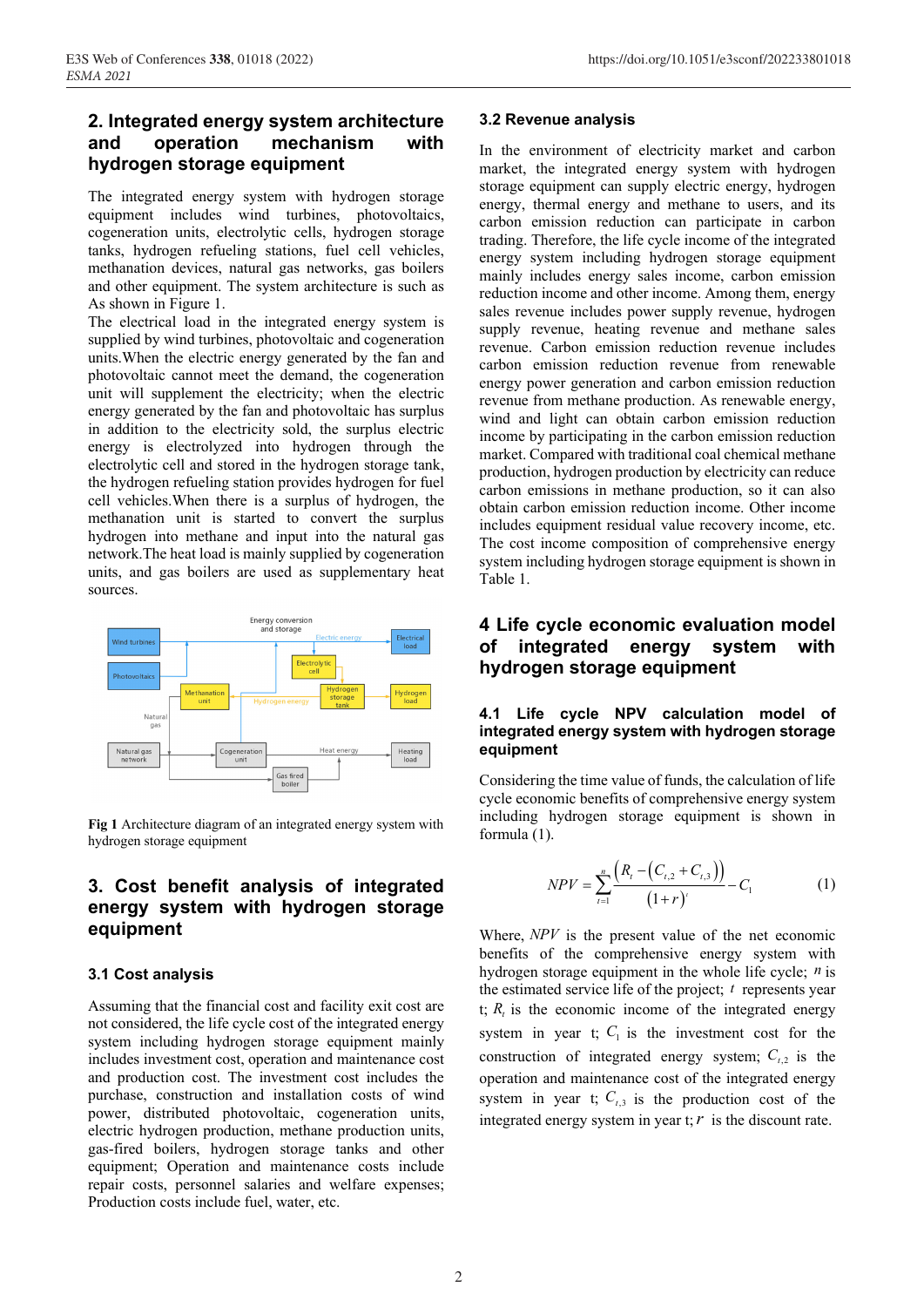| Table 1. Cost income composition of comprehensive energy |  |  |
|----------------------------------------------------------|--|--|
| system including hydrogen storage equipment              |  |  |

| Cost and revenue category |                         | Concrete         |  |
|---------------------------|-------------------------|------------------|--|
|                           |                         | content          |  |
|                           |                         | Wind power       |  |
|                           |                         | Distributed      |  |
|                           |                         | photovoltaic     |  |
|                           |                         | <b>CHP</b>       |  |
|                           | Investment cost         | Electric         |  |
|                           |                         | hydrogen         |  |
|                           |                         | production       |  |
|                           |                         | Methane          |  |
| Life cycle                |                         | production unit  |  |
| cost                      |                         | Gas fired boiler |  |
|                           |                         | Hydrogen         |  |
|                           |                         | storage tank     |  |
|                           |                         | Repair cost      |  |
|                           | Operation and           | Personnel salary |  |
|                           | maintenance cost        | Welfare funds    |  |
|                           |                         | Fuel cost        |  |
|                           | Production costs        | Charge for water |  |
|                           |                         | Power supply     |  |
|                           | Energy sales<br>revenue | revenue          |  |
|                           |                         | Hydrogen supply  |  |
|                           |                         | revenue          |  |
|                           |                         | Heating revenue  |  |
|                           |                         | Methane sales    |  |
|                           |                         | revenue          |  |
|                           |                         | Carbon emission  |  |
|                           |                         | reduction        |  |
| Life cycle                |                         | revenue from     |  |
|                           |                         | renewable        |  |
| revenue                   | Carbon emission         | energy power     |  |
|                           | reduction               | generation       |  |
|                           | revenue                 | Carbon emission  |  |
|                           |                         | reduction        |  |
|                           |                         | revenue from     |  |
|                           |                         | methane          |  |
|                           |                         | production       |  |
|                           |                         | Equipment        |  |
|                           | Other revenue           | salvage value    |  |
|                           |                         | recovery revenue |  |

#### **4.2 Life cycle cost calculation model of integrated energy system with hydrogen storage equipment**

(1) Investment cost of integrated energy system with hydrogen storage equipment

The investment cost of integrated energy system including hydrogen storage equipment mainly consists of seven parts: the purchase and installation cost of wind power equipment, distributed photovoltaic equipment, cogeneration equipment, electric hydrogen production equipment, methane production unit, gas-fired boiler and hydrogen storage tank. The calculation is shown in equation (2).

$$
C_1 = C_f + C_p + C_c + C_e + C_m + C_g + C_h \tag{2}
$$

Where,  $C_f$ ,  $C_p$ ,  $C_c$ ,  $C_e$ ,  $C_m$ ,  $C_g$  and  $C_h$  are the investment costs of wind power equipment, distributed photovoltaic equipment, CHP Cogeneration Equipment, electric hydrogen production equipment, methane production unit, gas-fired boiler and hydrogen storage tank respectively. The investment cost of each equipment is directly related to the system scale, and the specific relationship is shown in equations (3) - (9).

$$
C_f = U_f \times I_f \tag{3}
$$

$$
C_p = U_p \times I_p \tag{4}
$$

$$
C_c = U_c \times I_c \tag{5}
$$

$$
C_e = U_e \times I_e \tag{6}
$$

$$
C_m = U_m \times I_m \tag{7}
$$

$$
C_g = U_g \times I_g \tag{8}
$$

$$
C_h = U_h \times I_h \tag{9}
$$

Where,  $U_f$ ,  $U_p$ ,  $U_c$ ,  $U_e$ ,  $U_m$ ,  $U_g$ ,  $U_h$  are the unit cost of each equipment;  $I_f$ ,  $I_p$ ,  $I_c$ ,  $I_e$ ,  $I_m$ ,  $I_g$ ,  $I_h$  are the installed capacity of each equipment.

(2) Operation and maintenance cost of integrated energy system with hydrogen storage equipment

The operation and maintenance cost of integrated energy system with hydrogen storage equipment is calculated as shown in equation (10).

$$
C_2 = \sum \lambda C_i \alpha_i \tag{10}
$$

Where,  $\lambda$  is the formation rate of fixed assets,  $C_i$  is the investment cost of class I equipment, and  $\alpha_i$  is the freight rate of class I equipment.

(3) Production cost of integrated energy system with hydrogen storage equipment

The production cost of integrated energy system with hydrogen storage equipment is mainly composed of fuel and water. The calculation are shown in equation (11) - (13).

$$
C_3 = C_u + C_w \tag{11}
$$

$$
C_u = Q_u P_u \tag{12}
$$

$$
C_w = Q_w P_w \tag{13}
$$

Where,  $Q_u$  and  $Q_w$  are the annual gas consumption and water consumption of the integrated energy system respectively,  $P_{\mu}$  and  $P_{\nu}$  are the natural gas price and water price respectively.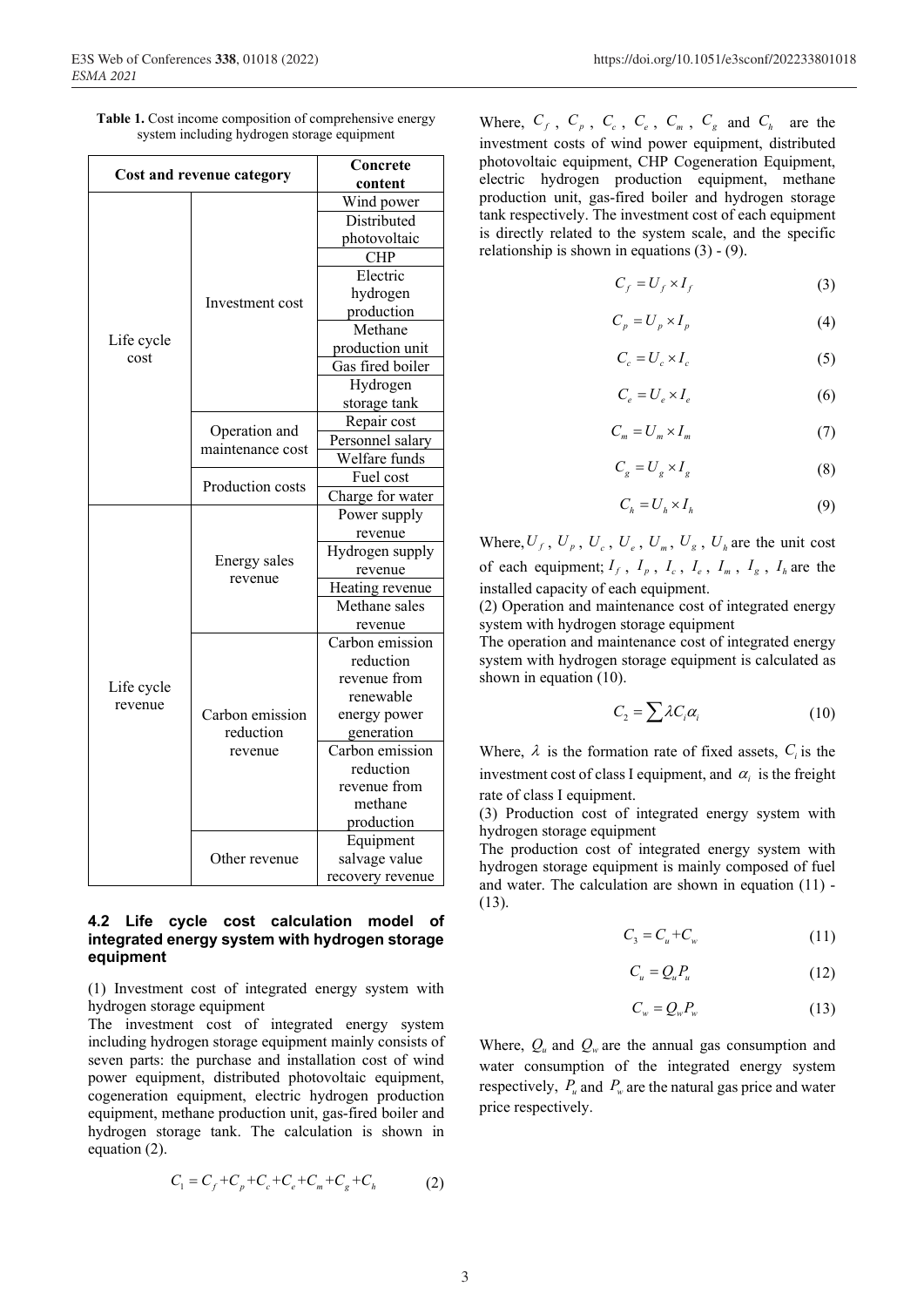#### **4.3 Life cycle income calculation model of integrated energy system with hydrogen storage equipment**

Life cycle income *R* mainly consists of six parts: power supply income  $R_e$ , hydrogen supply income  $R_h$ , heating income  $R_t$ , methane sales income  $R_m$ , carbon emission reduction income  $R_c$  and residual value recovery income *R<sub>s</sub>*. The calculation is shown in equation (14).

$$
R = R_e + R_h + R_t + R_m + R_c + R_s \tag{14}
$$

(1) Power supply income of integrated energy system with hydrogen storage equipment

The power supply income is determined by the electricity sales (MWh) and the electricity sales price (yuan / MWh). The calculation is shown in equation (15).

$$
R_e = Q_e P_e \tag{15}
$$

Where,  $Q_e$  is the electricity sales;  $P_e$  is the selling price.

(2) Hydrogen supply income of integrated energy system with hydrogen storage equipment

Hydrogen supply revenue is determined by hydrogen sales volume (ton) and hydrogen sales price (10,000 yuan / ton). The calculation is shown in equation (16).

$$
R_h = Q_h P_h \tag{16}
$$

Where,  $Q_h$  is the hydrogen sales volume;  $P_h$  is the selling price of hydrogen.

(3) Heating income of integrated energy system with hydrogen storage equipment

The heating revenue is determined by the heat sold (MWh) and the heat sold price (yuan / MWh). The calculation is shown in equation (17).

$$
R_t = Q_t P_t \tag{17}
$$

Where,  $Q_t$  is the selling heat;  $P_t$  is the selling price.

(4) Methane sales revenue of integrated energy system with hydrogen storage equipment

Methane sales revenue is determined by methane sales volume (ton) and methane price (10000 yuan / ton). The calculation is shown in formula (18).

$$
R_m = Q_m P_m \tag{18}
$$

Where,  $Q_m$  is the sales volume of methane;  $P_m$  is the price of methane.

(5) Carbon emission reduction revenue of integrated energy system with hydrogen storage equipment

Carbon emission reduction revenue consists of carbon emission reduction revenue from renewable energy power generation and carbon emission reduction revenue from methane production, which is determined by carbon emission reduction (ton) and carbon price (yuan / ton). The specific relationship is shown in equations (19) - (21).

$$
R_{\rm c} = R_{\rm g} + R_{\rm y} \tag{19}
$$

$$
R_g = Q_g F_g P_c \tag{20}
$$

$$
R_{y} = Q_{y} F_{y} P_{c} \tag{21}
$$

Where,  $Q_g$  and  $Q_y$  are respectively the annual power generation of renewable energy and the annual production of methane;  $F_g$  and  $F_v$  are carbon emission factors of electric power production and carbon emission factors of coal chemical industry to methane;  $P_c$  is the carbon price. (6) Residual value recovery income of integrated energy system with hydrogen storage equipment

The residual value recovery income is determined by the investment cost and the residual value recovery rate. The calculation is shown in equation (22).

$$
R_s = C_1 \beta \tag{22}
$$

Where,  $\beta$  is residual value recovery.

### **5. Analysis of algorithms**

In order to measure the economics of an integrated energy system with hydrogen storage equipment, this paper takes a community-based integrated energy system with hydrogen storage equipment as an example and conducts a full life-cycle cost-benefit calculation of an integrated energy system with hydrogen storage equipment participating in carbon trading.

#### **5.1 Basic data**

This integrated energy system with hydrogen storage equipment has a construction period of 1 year, an operation period of 20 years, a discount rate of 7.5%, a fixed asset formation ratio of 95%, a salvage recovery rate of 5% and a depreciable life of 15 years.

| <b>Equipment Type</b>           | Unit<br>construction<br>cost (million<br>vuan/Mw) | <b>Installed</b><br>capacity<br>(Mw) | 0&M<br>rate<br>(%) |
|---------------------------------|---------------------------------------------------|--------------------------------------|--------------------|
| Wind energy                     | 350.00                                            | 0.60                                 | 1.00               |
| Distributed PV                  | 950.00                                            | 2.10                                 | 1.00               |
| CHP Combined<br>Heat and Power  | 160.00                                            | 4.70                                 | 2.00               |
| Electric hydrogen<br>production | 930.00                                            | 2.90                                 | 2.00               |
| Methane<br>production unit      | 470.00                                            | 1.90                                 | 1.00               |
| Gas boiler                      | 120.00                                            | 1.10                                 | 2.00               |
| Hydrogen storage<br>tank        | 128.73                                            | 7.20                                 | 2.00               |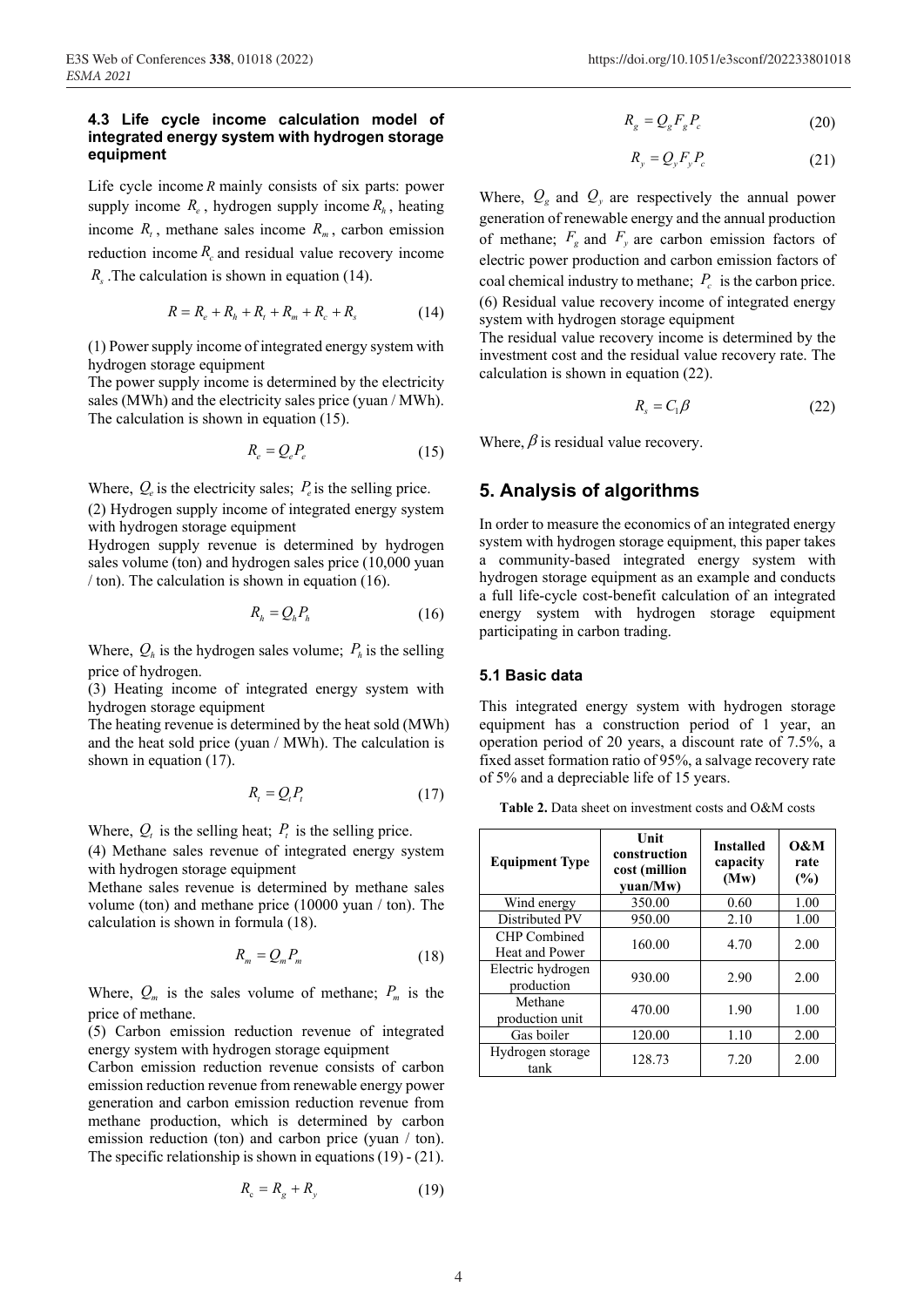**Table 3.** Data sheet on production costs and revenues

| Specific categories of production costs and | paramete |
|---------------------------------------------|----------|
| revenues                                    | rs       |
| Natural gas price (Yuan/Nm <sup>3</sup> )   | 3        |
| Water price (yuan/ton)                      | 3.15     |
| Annual electricity sales (Mwh)              | 8957.1   |
| Annual heat sales (Mwh)                     | 5277.9   |
| Annual hydrogen sales (tons)                | 22.70    |
| Annual methane sales (tonnes)               | 45.69    |
| Annual carbon emission reductions (tonnes)  | 4403.19  |
| Sale price of electricity (yuan/Mwh)        | 800      |
| Heat selling price (Yuan/Mwh)               | 330      |
| Hydrogen sales price (million yuan/ton)     |          |
| Methane selling price (million yuan/ton)    | 0.6      |
| Carbon price (yuan/ton)                     | 100      |

#### **5.2 Results of the economic assessment**

Substituting the data from Tables 2 and 3 into the integrated energy system with hydrogen storage equipment full life-cycle economics measurement tool, yields the financial indicators shown in Table 4.

**Table 4.** Financial indicators of integrated energy system with hydrogen storage equipment (million yuan)

| <b>Financial indicators</b>            | <b>Parameters</b> |
|----------------------------------------|-------------------|
| Initial investment cost                | 76.06             |
| Annual operation and maintenance costs | 1.18              |
| Annual production costs                | 2.64              |
| Annual sales revenue                   | 10.77             |
| Annual carbon reduction revenue        | 0.44              |
| Net present value (NPV)                | 0.12              |
| Internal rate of return (%)            | 7.52%             |
| Static payback period (years)          | 11.29             |
| Dynamic payback period (years)         | 20.95             |

As can be seen from Table 4, the total initial investment cost is 76.06 million yuan, the annual operation and maintenance cost is 1.18 million yuan, and the annual production cost is 2.64 million yuan the annual sales revenue is 10.77 million yuan, and the annual carbon reduction revenue is 0.44 million yuan. The net present value is 0.12 million yuan, the internal rate of return is 7.52%, the static payback period is 11.29 years, and the dynamic payback period is 20.95 years. The NPV is greater than 0, the IRR is greater than the base rate of return, and the project is economically viable.

### **5.3 Sensitivity analysis**

This section performs a sensitivity analysis on the economics of an integrated energy system with hydrogen storage equipment, and measures the impact on the NPV of the project when the price of hydrogen, the price of methane, the price of carbon, the cost of electric hydrogen production equipment, the cost of hydrogen storage equipment, and the cost of methane production equipment fluctuate in the range of -10% to 10% for each individual factor. The results of the analysis are shown in Figure 2. The results show that the NPV of the project is sensitive to the cost of electric hydrogen production equipment, the price of hydrogen followed. The cost of hydrogen storage

equipment, the cost of methane production equipment, the price of carbon and the price of methane have a relatively small impact on the NPV of the project. The three items with the greatest sensitivity to NPV are all related to hydrogen, indicating that the cost of hydrogen production, hydrogen storage and the price of hydrogen sales are very important in the integrated energy system with hydrogen storage equipment which will have a large impact on the economics of the integrated energy system with hydrogen storage equipment. Therefore, with the development of technology, the cost of hydrogen storage decreases or the price of carbon is considered to increase while the economic benefits of integrated energy systems with hydrogen storage equipment will also increase.



**Fig 2** Sensitivity analysis of an integrated energy system with hydrogen storage equipment (million yuan)

# **6 Conclusion**

In this paper, a community-based integrated energy system with hydrogen storage equipment is used as the research object, and a life-cycle economic evaluation model of the integrated energy system with hydrogen storage equipment is established. Under the premise of considering the time value of money, the evaluation system is measured in terms of NPV, IRR, payback period and other indicators. The calculation results yields that the integrated energy system with hydrogen storage equipment can generate investment benefits and has investment significance.

### **Acknowledgements**

This paper is supported by the National Key Research and Development Program (2018YFB1503101).